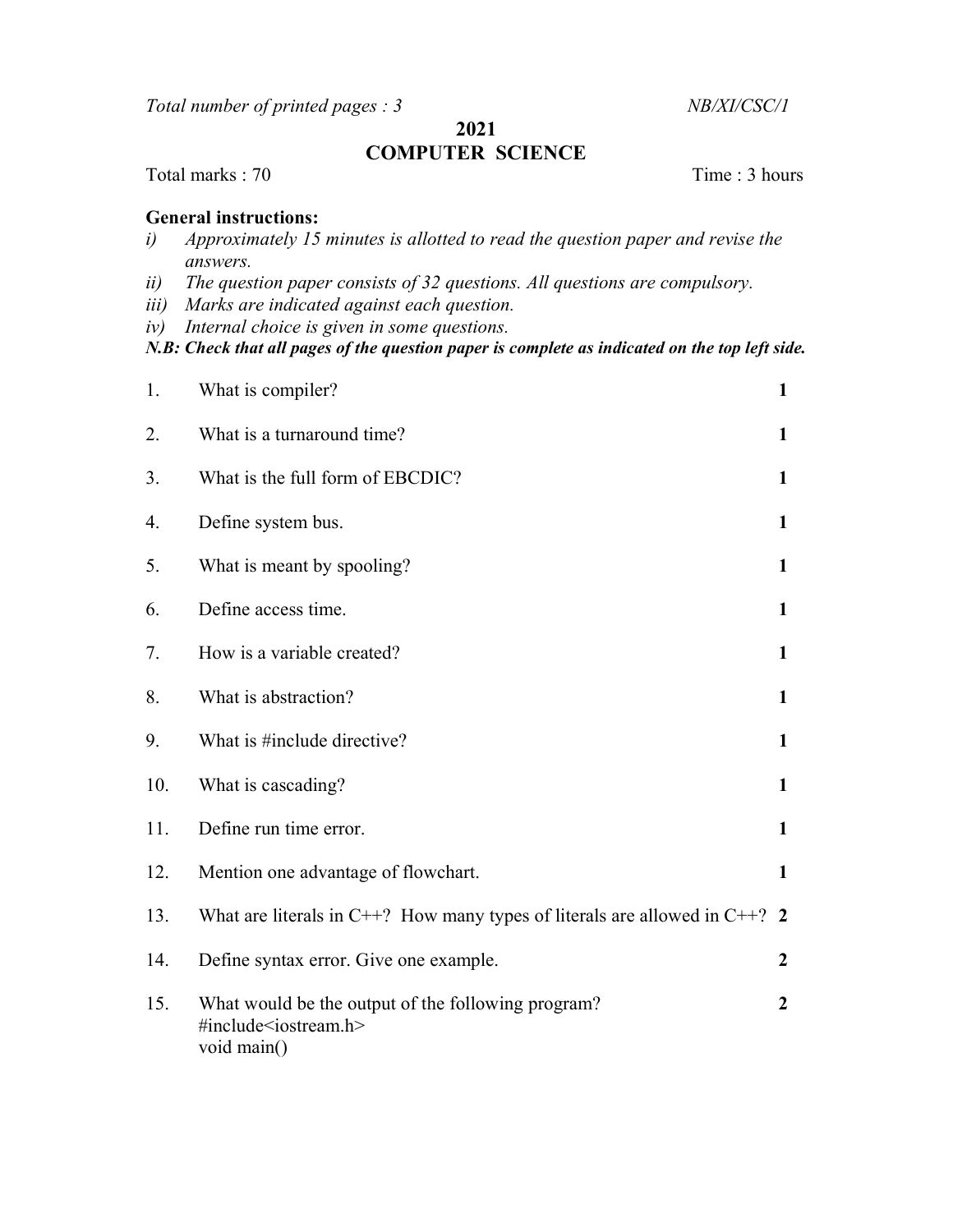{ int a=1,  $b=2$ ,  $c=4$ ;  $a=+c + ++b/c;$ cout $<<$ " $a=$ " $<<$  $a$ ; }

| 16. | Explain two types of compile time errors.                |  |
|-----|----------------------------------------------------------|--|
|     | 17. Explain in brief testing and debugging of program.   |  |
|     | 18. Write an algorithm to compute factorial of a number. |  |
|     |                                                          |  |

19. Find the output of the following program segment(assuming all required header files are included in): 2 void main

```
{ 
                for(int i=1 ; i \leq =5 ; i ++)
\{ cout<<endl; 
                          for(int j=0; j \leq i; j++)cout << \cdot *** \cdot < \cdot \text{\te{\te{\te{-t}}}$
 } 
        }
```

```
20. What are the purposes of the following mathematical functions?
     a) ceil(x)b) fabs(x)
```

```
21. Differentiate between register storage class specifier and static storage class 
        specifier. 2
22. What is subscript? What is the purpose of subscript in an array? 2
23. What is the purpose of function prototype?
24. a. Describe different number systems in detail. 
                                                   \mathbf{O}_r and \mathbf{O}_r and \mathbf{O}_r and \mathbf{O}_r are \mathbf{O}_r and \mathbf{O}_r and \mathbf{O}_r are \mathbf{O}_r and \mathbf{O}_r are \mathbf{O}_r and \mathbf{O}_r are \mathbf{O}_r and \mathbf{O}_r are \mathbf{O}_r and \mathbf{O}_r are \mathbf{O}_r a
        b. Differentiate between impact and non-impact printer.
```